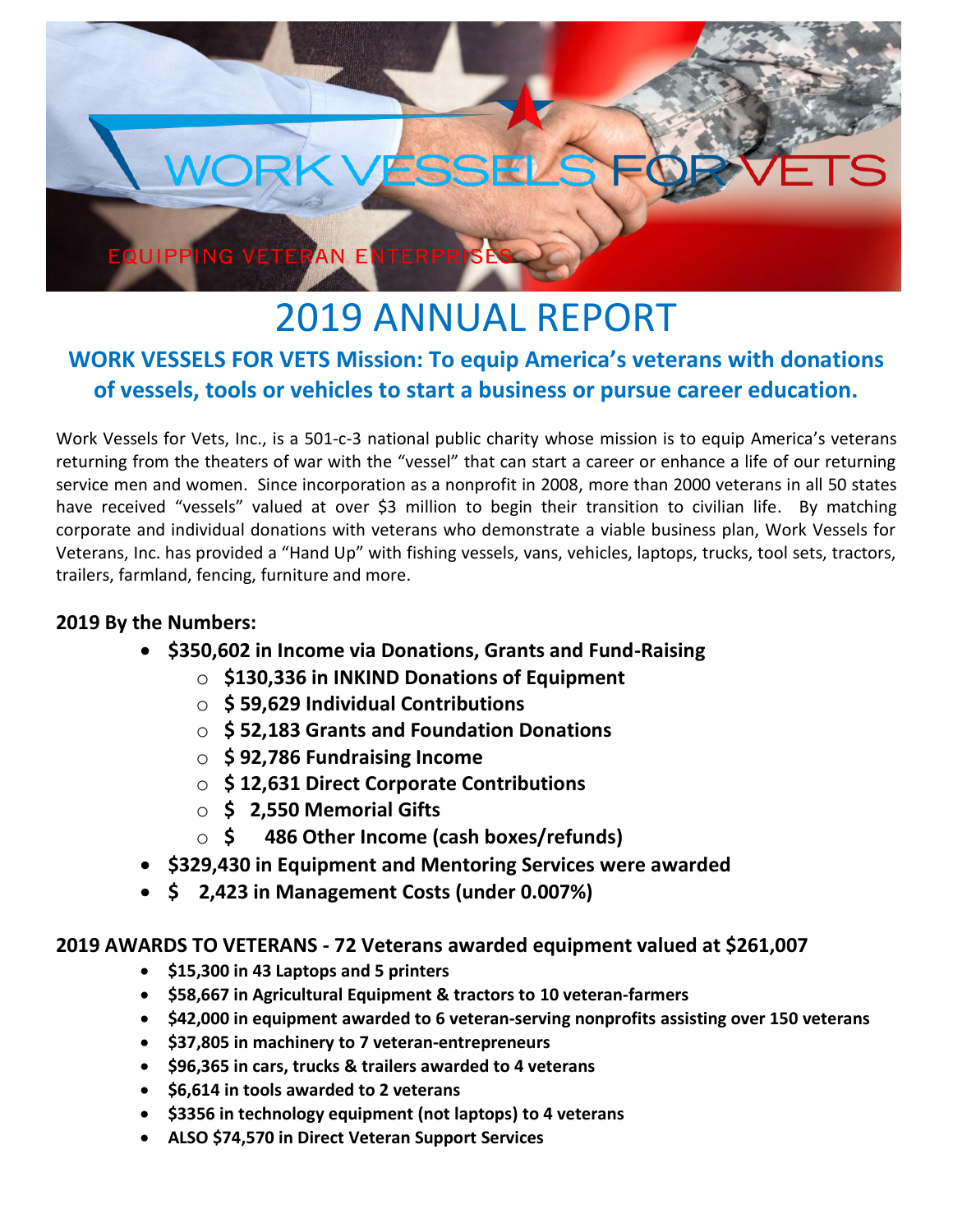#### **2019 GOALS AND ACCOMPLISHMENTS REPORT**

## **1. GOAL: Be the GO TO charity for veterans seeking equipment to set up their own businesses across America.**

In 2019, Work Vessels for Vets, Inc. made direct equipment awards to 72 veteran applicants for their businesses and 6 Veteran-serving nonprofits received equipment valued at \$42,000 to serve an estimated 155 veterans. In addition, WVFV's mentors served more than 200 veteran applicants through business counseling, application assistance and mentorships.

#### **2. GOAL: Be recognized by national funding organizations as a partner in serving the transition needs of OEF/OIF veterans**

In 2019, Newmans Own Foundation continued its support by granting \$25,000 and OverWatch Alliance sent \$3000. Scores of calls from VA Vet Centers, social service agencies, veteran-serving organizations and others came into the office. Partnerships were established with the SBA, Veteran Business Office Centers, USDA Veterans office, AgrAbility programs and vocational Rehabilitation programs.



WVFV partnered with funders to match grants for equipment for three veterans:

Tim Alexander of GA, a USA and USAF amputee, received a \$11,000 diesel truck for his mushroom farm – Semper Fi Fund matched \$5500 with WVFV \$5500. The Univ GA AgrAbility Program assisted in the selection and execution of the award.



Three charities worked together to purchase a \$30,000 adapted forklift for Alejandro Jauregui's commercial pollinator operation in Salinas Valley, CA. WVFV contributed \$10,000 which was the proceeds of our grant from Vets Aid. Semper Fi Fund paid \$10,000 and the Farmer Veteran Coalition (FVC) paid \$10,000 and coordinated the award presentation including a banner from WVFV.

At the end of 2019, Matthew Goetsch,

an Army Sgt with 100% combat injuries benefitted from our partnership with FVC. We finalized the purchase of a 2018 John Deere tractor with a \$7500 grant from FVC matching \$7500 from WVFV. Matt took delivery in early January 2020 and now the tractor is working hard at Goetsch Equine Therapy Program in central Florida.



## **3. GOAL: Be recognized by corporate funders as a strong partner in furthering their philanthropic purposes.**



WVFV increased the number of donors who use their company-matching programs in 2019. Currently, employee-matching corporations include: Pfizer, Dominion Energy, ABBVIE, Liberty Mutual Bank, Citizens Bank, EB Employees, Regeneron Pharmaceuticals, GE Support, and UBS Brokerage. Corporate INKIND donations in 2019 came from Pfizer (\$10,000 for 25 laptops valued at \$400 each), and

Riverhead Building Supply (\$4965 in 35 tons of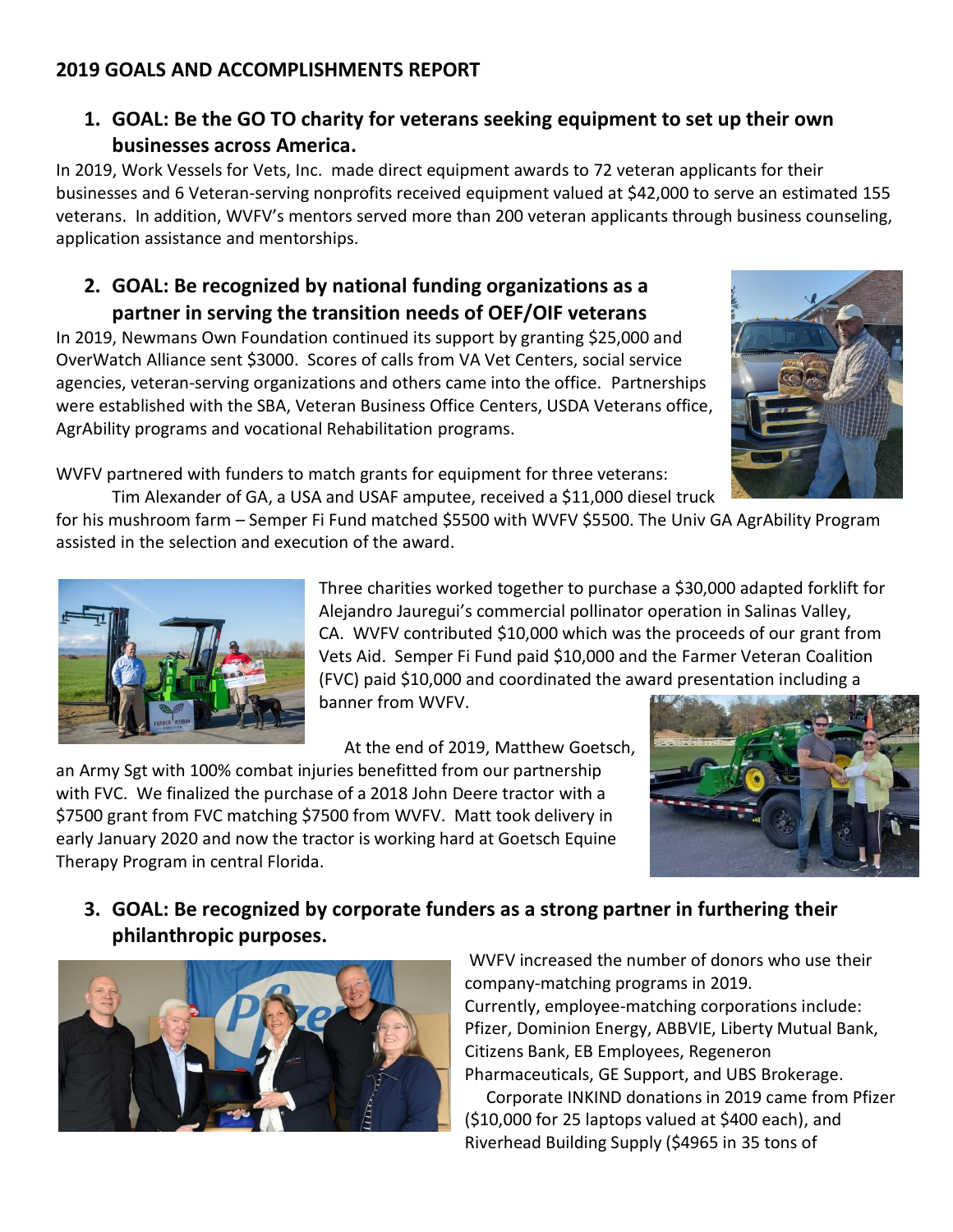landscape tiles for Waterford veteran). More vendors offered corporate discounts, leveraging the power of WVFV purchases in 2019 including \$500 from Liberty Polaris in GA, Whitley's Lock and Safe in TX, The Leather Machine Co in MI and Grainger Co of Alaska.

Chuck Bowe of Grand Wine and Spirits held a promotion in his Connecticut stores for WVFV from Veterans day through Pearl Harbor Day, donating \$1600 from the proceeds from his customers.

Most significant corporate partnership was championed by WVFV VP Rick Crolius with the President of Enterprise Builders Co of Newington, CT who chose WVFV to be the major beneficiary of the annual golf event which raised over \$37,000 for WVFV in September 2019. Enterprise Builders committed to continue their strong relationship with WVFV and dedicate the entire proceeds of the 2020 golf event to WVFV!



## **4. GOAL: Be a Stand Out Leader in donor integrity.**



In 2019, WVFV once again earned the TOP RATED NONPROFIT AWARD from Great Nonprofits, with 5 star ratings from our veterans, volunteers and donors. GUIDE STAR, the international charity rating agency, renewed WVFV's PLATINUM Rating, their highest accolade for nonprofit integrity. In 2019, Work Vessels passed the 20 rigorous Standards of Charity Accountability and became an Internationally Accredited Nonprofit under the Better Business Bureau, Veterans and Military Charities.

2019 recorded \$130,336 of INKIND donations to the organization from

corporations and individuals. WVFV's reputation for extremely low overhead (under 1%) and its program to award equipment to fully vetted and qualified veterans has spread across the nation. WVFV receives referrals from applicants, partner organizations and corporations from all states and national organizations. By negotiating discounts for corporate purchases and by performing the necessary IRS paperwork gives confidence to permit a donor to give high value items such as cars, vans and machinery – even a horse!

#### **5. GOAL: Be the connection between veteran entrepreneurs and aspiring veteran businesses.**

WVFV cemented its relationship with the US Veterans Chamber of Commerce, founded by UCONN's LtCol.

Michael Zacchea. Following several planning meetings, WVFV will participate in the development of the USVCC and engage in some of their activities across the country.

WVFV is delighted to learn that our friend and recipient of the 2018 WVFV Patriots Award, Col. Kevin Brown, formerly Tribal Chairman of Mohegan Tribal Nation, has been named the new CEO/President of the USVCC. WVFV will work to further connect our veteran-entrepreneurs with the USVCC.

WVFV Executive Assistant Carey Beralderi has been active in establishing better communications with our past awardees.



She has developed a peer-to-peer chat room and has surveyed our awardees to learn more about their budding businesses. [See her 2019 report.]

## **6. GOAL: Maintain low administrative overhead and high participation by volunteers.**

WVFV is committed to maintain the lowest possible administrative overhead by engaging volunteers to provide services to our applicants. In 2019 WVFV has maintained management expenses under 1%.

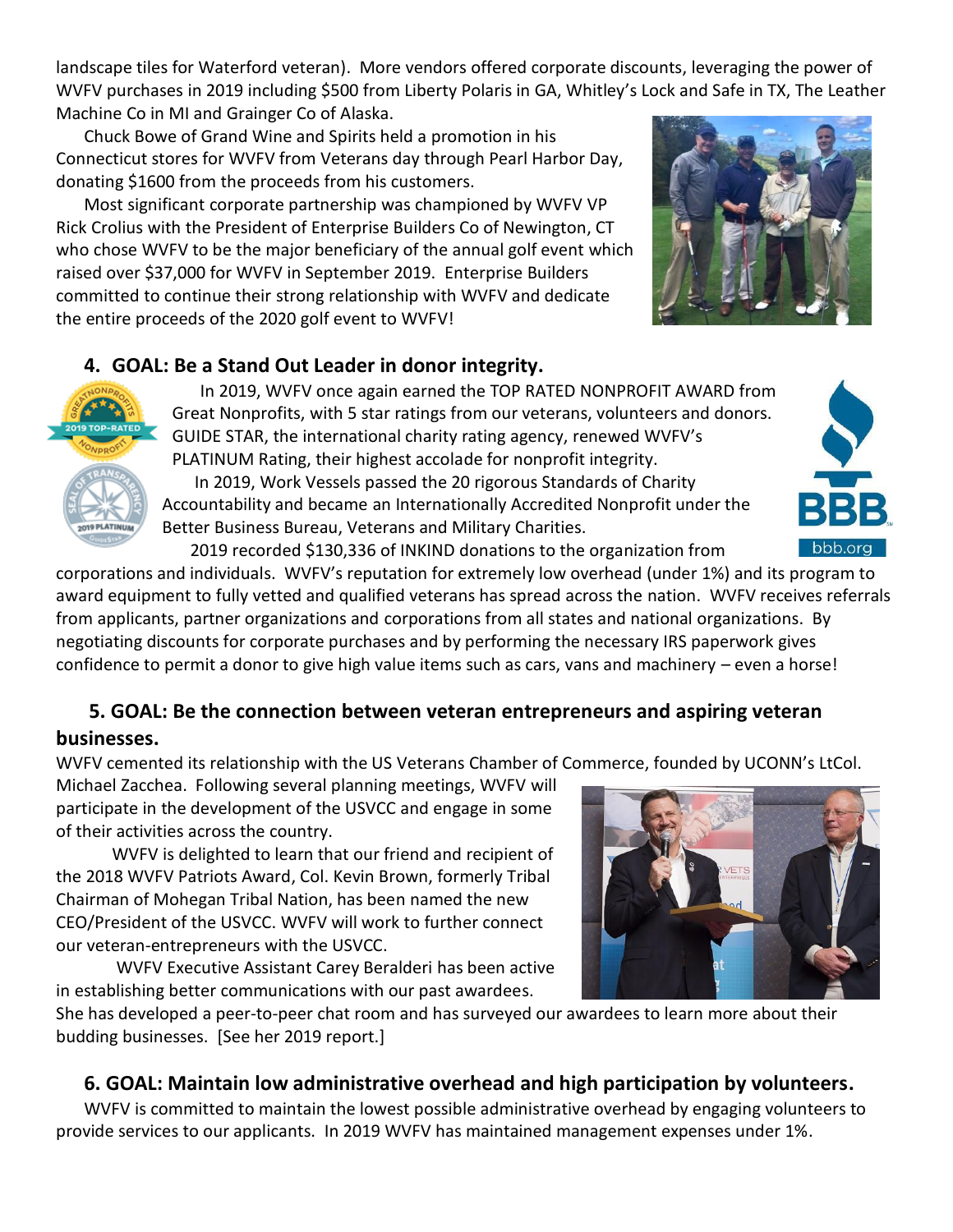Col. Ted Larson coordinates volunteers for events when needed, as well as offering his expertise in military jargon, interpretation of military benefits, and general mentoring of veteran applicants. He was especially helpful at Vets Rock 2019.

Our Military Advisory Council has volunteer members from across the nation. They are "on call" when a mentor is needed for an applicant, or to connect WVFV with grant applications.

The WVFV Board Members have continued to answer the call for any number of opportunities to assist veterans or promote public awareness of WVFV. This year, Jay Kane has been a tremendous asset by appearing on Channel 3 TV, donating a silver doubloon and other items for silent auctions, and mentoring veterans.

WVFV honored our wonderful volunteer VP Rick Crolius with the 2019 Patriot Star Award. Rick hosts the annual fundraiser dance and manages the coin box collections throughout the year. He also mentors vets when needed. His "Seahorse" connections continue to be fruitful.

Bob Fiore is our Pfizer connection and has been instrumental in the donation of much needed refurbished laptops. Kathleen and Dan Burns are ever-ready to offer maritime assistance when a donor offers a boat to WVFV. Their local connections have resulted in considerable financial support to the organization. Paul Jacey continues to warehouse our inventory and transport laptops to Lou's Computers for refurbishing. Paul also coordinates our tool donation program.



Finally, President John Niekrash is always available with support. He was instrumental in our presentation at the New England Innovation Awards and at all our other events. He is the best possible salesman for our mission, and appeared several times on radio, television and at club meetings to promote our mission. WVFV is blessed with the dedication of other organizations that dedicate their work to raise funds for WVFV. SkyDive for Veterans of Branford, CT held their 4<sup>th</sup> annual parachuting event and presented WVFV with a check for \$8000. The Avon UNICO Club sends the proceeds of their annual golf outing to WVFV, resulting in a check in 2019 for \$6000. PMW Marine of Stonington, CT also holds an annual fishing derby to benefit WVFV.

## **7. GOAL: Maintain relationships with past awardees and foster new peer-to-peer mentorships among vets.**



In preparation for the New England Innovation Awards, WVFV awardees were surveyed for information about their businesses, annual revenues, number of hires, and other information. While the response was not 100%, we learned that at least 450 of these new enterprises have generated over \$10 million a year in annual revenues, and have

hired more than 1000 new employees. The veterans are grateful to WVFV for helping them get started with the critical equipment needed.

WVFV has organized a closed page on Facebook for our veteran awardees and applicants to engage with one another – they buy and sell products with each other, and offer mentoring advice. It has grown each month.

WVFV followed up on the 2018 "reunion" of veterans with enhanced communications, frequent email postings, rapid response to their inquiries and sharing veteran social media.